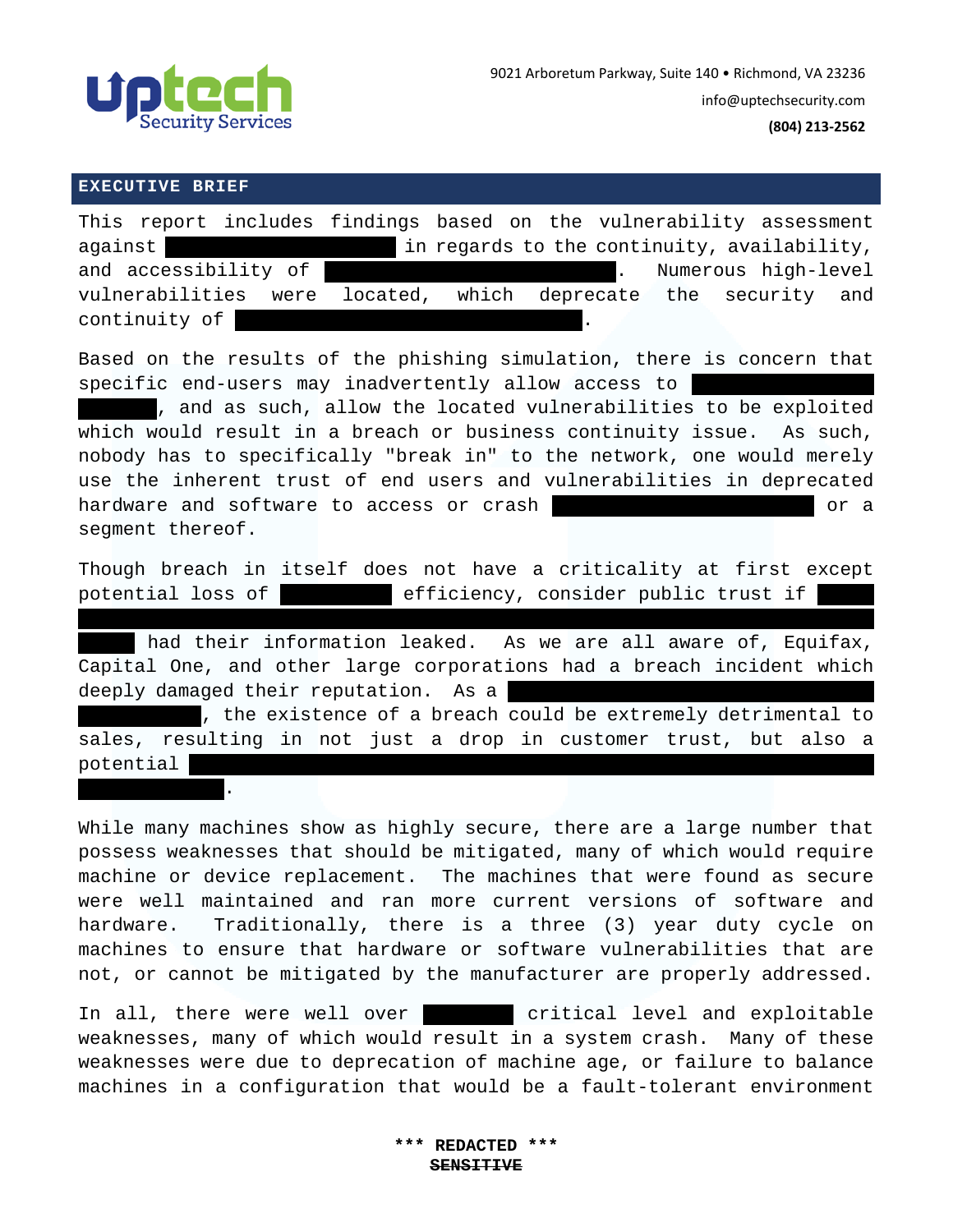

and allow one machine to be taken offline for patch management and other necessary configurations. These vulnerabilities were, for the most part, a lack of following the atypical three (3) year replacement strategy. It is the opinion of the investigator that proper and feasible funding, based on a five (5) year plan, be allocated to production and operation and operations to ensure viable security and continuity. Additional concerns by the investigator again are the result of age, with many machines running a soon deprecated version of Microsoft Windows, and  $\blacksquare$ running an | While the Microsoft Windows issue can be mitigated by utilizing a new version of Windows, the investigator has concerns about the existing line of business applications properly running on a newer version of Windows. Nevertheless, support for a majority of the operating systems ends on January 14, 2020, so there is limited time to upgrade, though there is a high cost extended support option available from Microsoft. Additional funding should be earmarked for coding and development aspects to ensure all line of business applications are functional within newer versions of Windows. Investigation should be made as to if the manufacturer has updates available, though, based on findings, the investigator believes that replacement of would be the most advantageous avenue based on total cost versus potential lost revenue. With the , the overall potential for continuity breach reducing production and availability of systems is extremely high. It is suggested by the investigator that inquiries be made into

**THIS SPACE INTENTIONALLY BLANK** 

distributions of Linux such as Debian or Redhat. The Debian or Redhat.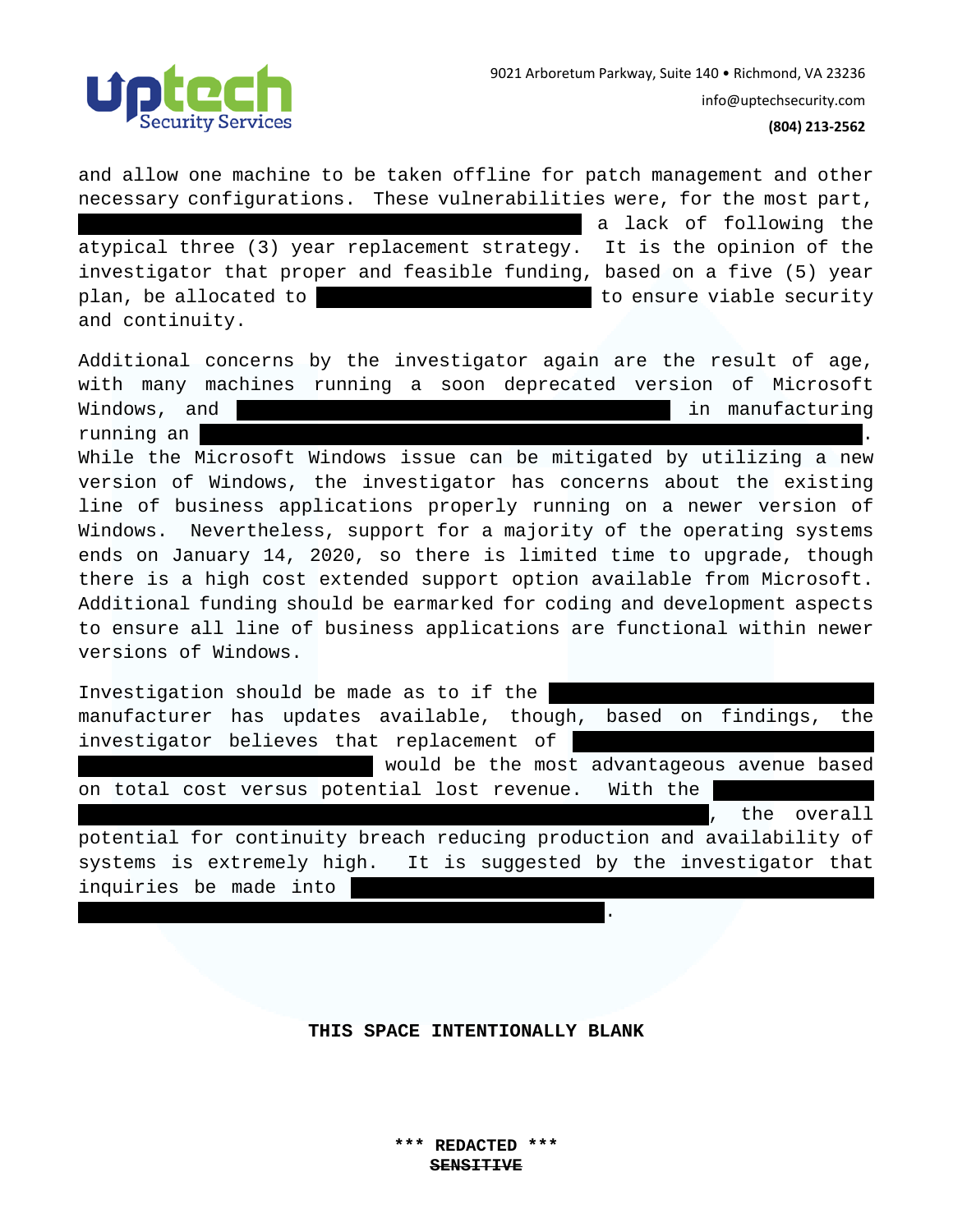

### **EXECUTIVE SUMMARY**

This overview presents the results of vulnerability assessment conducted on the  $\qquad \qquad$  infrastructure. Results are limited to Wide Area Network, Internet Presence, Employee Security (Phishing), and Local Area Network interconnected devices including routing, switching, computers, printers, and telephony. Additionally, social engineering was utilized to make determination of information that may not otherwise be available within standard attack deltas.

The investigator makes no guarantee, express or implied that every single vulnerability has been located, and as such reported on, or that there are not false-positive results within the report. Due diligence was conducted to validate each device and exploit unless said exploit could potentially cause a loss of continuity to the respective device.

The overall methodology of the assessment was in a manner that fell under the category of cooperative/hostile. The cooperation was from the primary investigator in which information on critical vulnerabilities was released to

of the investigation conclusion to expedite the mitigation of weaknesses. Due to the mission critical nature of the Sabra network, when vulnerabilities that had the potential to crash or otherwise affect the tested system, the respective exploits were not run to protect the continuity and availability of

was following best practices in monitoring and reporting, and with the exception of not contacting law enforcement followed standard operating procedures. Initial footprinting of the network was detected by the and immediately reported to management. The response time and monitoring of the Sabra infrastructure was handled in a prompt and professional manner, however, configured in a sub-par manner, one switch of which the default credentials were used in the Web interface allowing the investigator to locate additional devices.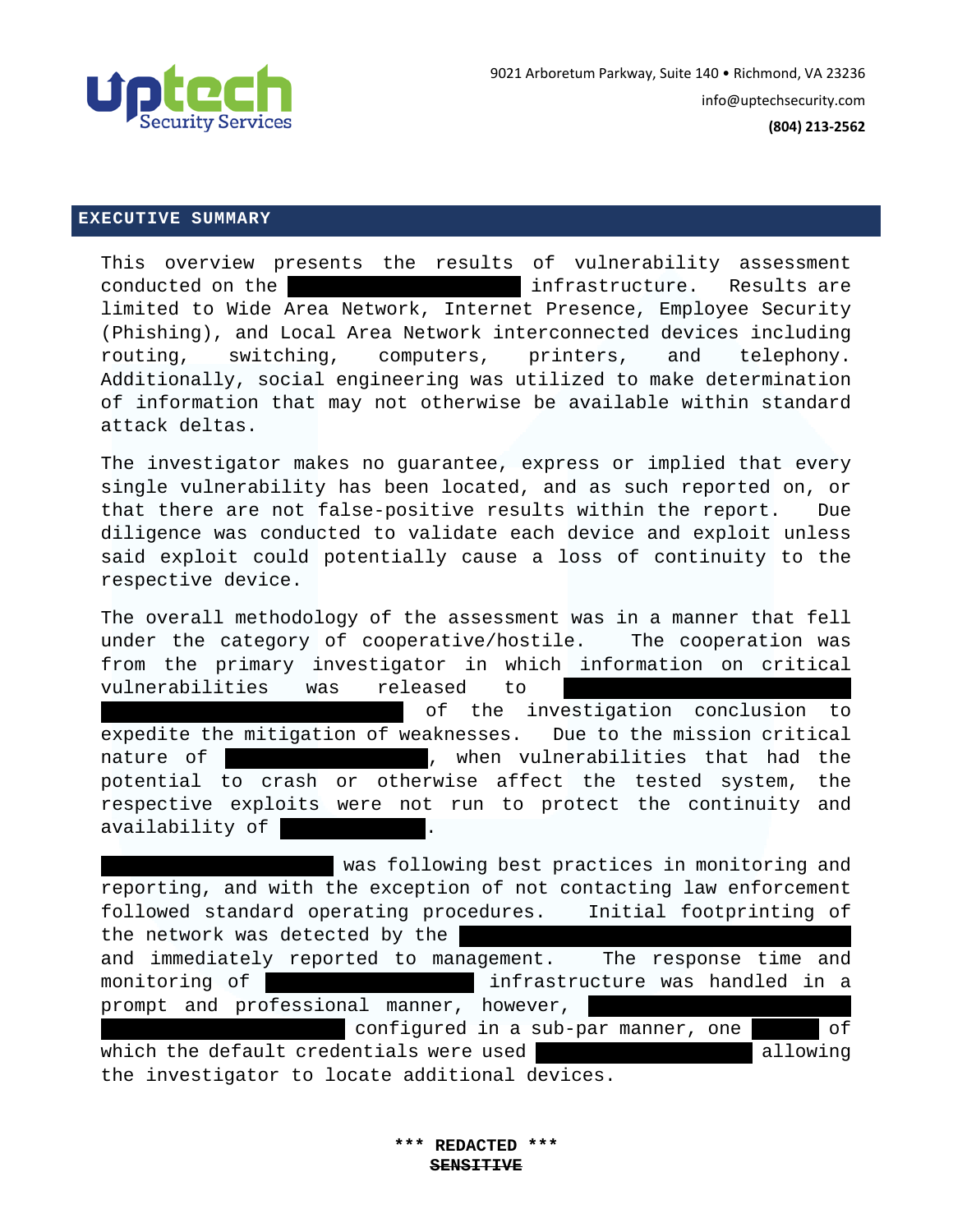

info@uptechsecurity.com

## **(804) 213‐2562**

Additionally, were found to have default administrative passwords, which, at minimum allowed the modification of network settings which could be used to conflict with  $\Gamma$ other devices. It is the opinion of the investigator that is considered as a second priority is second priority to Sabra which shows deep weakness within the sabra overall infrastructure. Efforts should be made to ensure that all  $\blacksquare$  devices within the network are secured with, at minimum, an 8-character password for the  $\blacksquare$  . Secure passwords would make more sense; however, almost any password would secure against pedestrian attack. For the sake of brevity, only those with excessive issues are listed, however, all **categories within the multiple subnets** of the Sabra network were, at the time of examination, running with either no password to administration, or factory default passwords.

However, in discussions, while the management of internal computing systems is managed by  $\begin{array}{ccc} \hline \end{array}$ , routing, switching, and printing are managed by a third party. The investigator feels that utilization of said third parties has caused numerous weaknesses that would otherwise not exist and recommends a post-hoc test once the located issues outlined within this document are mitigated.

Sections within the technical reporting under the heading of were validated only if the proof of findings had no risk to the continuity, integrity, or availability of the machine. In that case, other tests were conducted to validate expected responses or strings, and testing which could not be conducted due to aforementioned issues erred on the side of caution and were listed as vulnerabilities to ensure potential, yet unsubstantiated weaknesses were also addressed in a timely manner.

# WIDE AREA NETWORK FINDINGS

Investigation was conducted on the Wide Area Network (WAN), or technically the outside facing network, which has the Classless Inter-Domain Routing (CIDR) of  $\qquad \qquad$  , and it was noted that best practices were, in no way, followed. As an initial introduction, a virtual private network (VPN) gives outside users' access **the Sabra network.** For this to be effective and secure, the VPN should be difficult to find by a layman or attacker, and be well protected from one who finds the VPN connector. Nonetheless,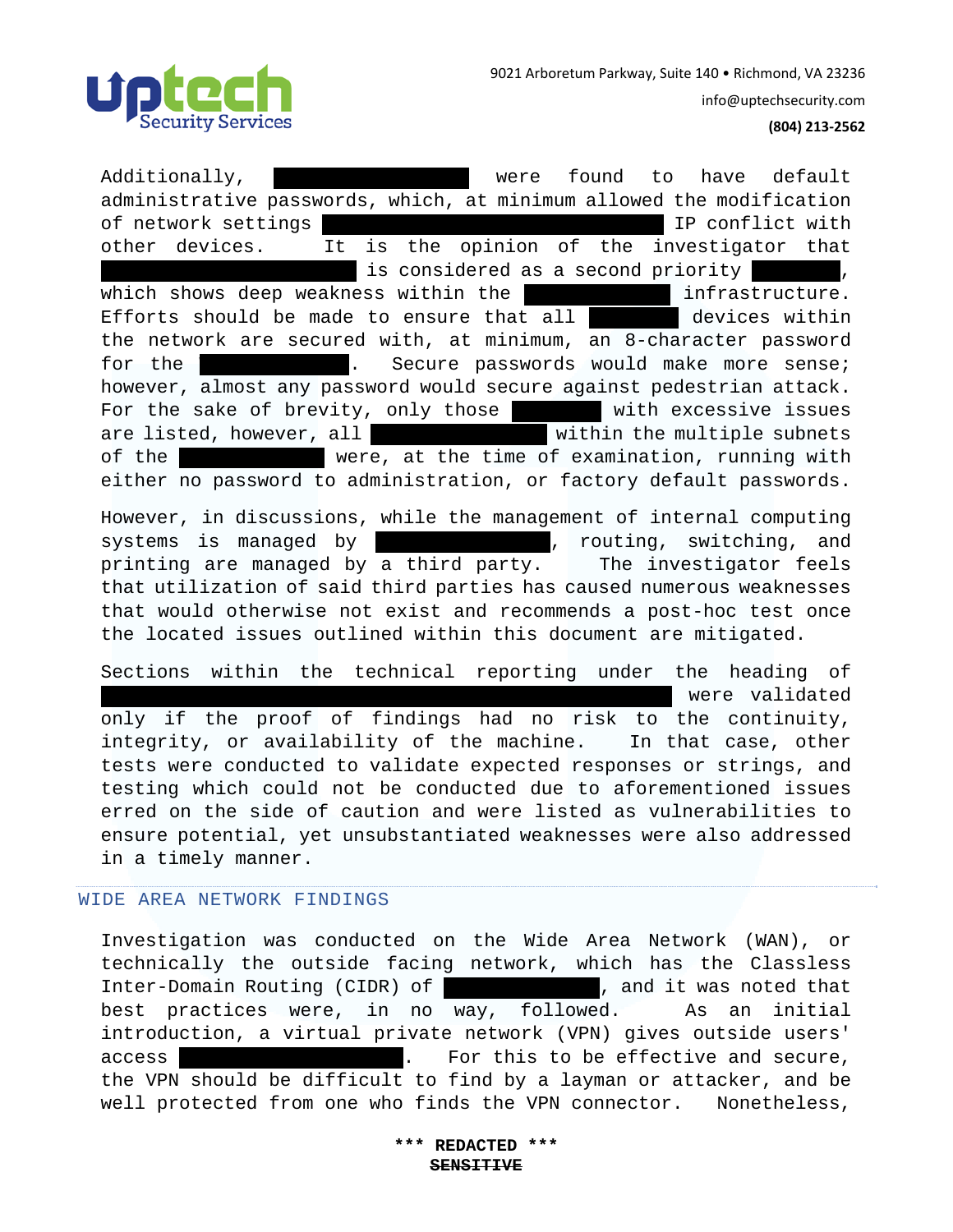

while best practice dictates that to reduce the risk of scanning there not be a

and that the range utilized by VPN be in center range. There will be no further reporting as to the Wide Area Network, as security controls are in place, though best practices are not being followed. Adding information to the final report, in itself, will show no weakness to the overall infrastructure configuration other than the investigator concern relating to where the VPN is located.

Center range is best described as "if you have a number from one to ten, you pick five". The reason for going mid-line is that the majority of attackers look for the "low hanging fruit," in that they scan the top 25 and last 25 for an attack due to the time. If it takes too long to find any exploitable targets, the attacker moves on. Additionally, the use of a reverse DNS, while making it easier for users, gives out too much information in that it explains in the naming that the VPN in use is The Manus and IPS as such provides attackers with more information than normally expected or accepted.

While the attacker was unable to access the VPN does not mean that a more recent attack would not cause issues with the VPN or systems related to the VPN. Exploitation is a specific type of attack,

while denial of service is another.

To test network monitoring, the investigator first started with a stealth attack to footprint the network layout, and at the end of investigation conducted very overt, often reckless attacks against the vith no prevention procedures or blocking of the attacking IP addresses. Proper monitoring should have quickly noted anomalies and either flagged a system administrator or immediately blocked the offending addresses. For overt purposes the investigator instituted a  $\overline{\phantom{a}}$  attack in which multiple tools attack a specific IP address or range within seconds of each other over a prolonged timeframe. This went undetected or, if detected, unreported, though conversations with the investigator and the primary sabra point of contact noted it was mentioned that the network team monitoring the virtual private network noticed some "minor issues."

It was outside the scope of work to specifically crash any system. No other findings other than the aforementioned VPN and real-time monitoring concerns arose during the external network testing.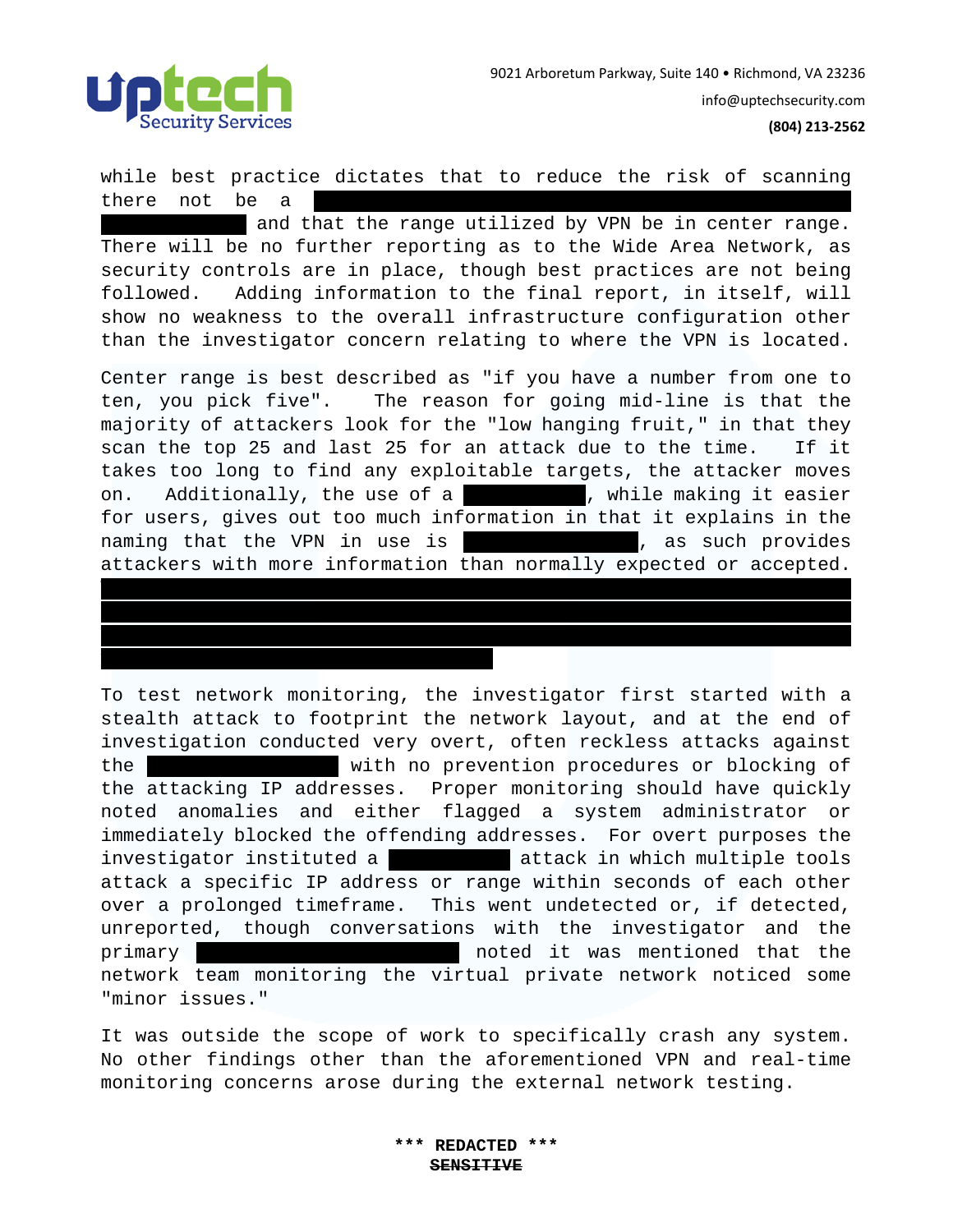



## LOCAL AREA NETWORK FINDINGS

The scan of the internal network was performed to validate the level of damage or potential data leakage which could happen assuming an attacker either breached external defenses or was able to infect an internal machine with remote access tools, normally through the means of malicious software

Due to the fault-tolerance of some systems within , the reporting may include redundancies of issues based on findings. Finding are listed on a per-IP basis, and each vulnerability with a score of 4.0 and above is listed.

An overview of the located machines and devices within network showed that there were multiple high-level or critical vulnerabilities which, mostly related to poor patch management and/or poor configuration. It should be noted that upon discovery of critical vulnerabilities, was immediately notified so that mitigation strategies could be accomplished. The mitigation investigator, however, there is no reason that the investigator would

Albeit, it should be noted that seven days after the was notified of a critical vulnerability in a that mitigation **had not** been performed. Multiple were located with default credentials in place, inclusive of A large quantity of the located switches has been listed in the  $\Gamma$ 

, providing a limited amount of continued support. In the opinion of the investigator, which we have makes the most sense for the company, even with the higher total cost of ownership (TCO). A centralized management of all organizational devices within one location, with failover to another would enhance security and allow deeper insight into usage.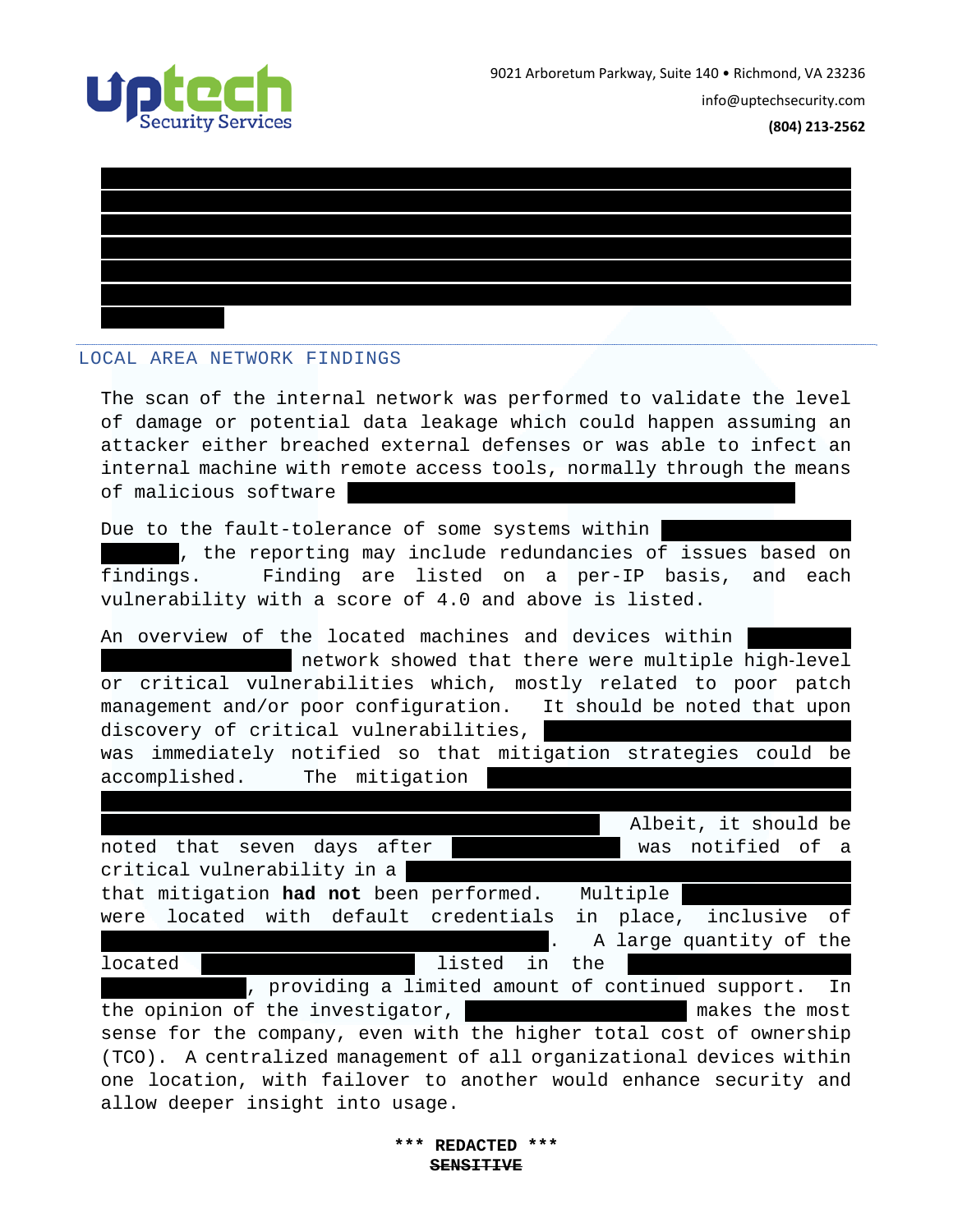

It should further be noted that best practices are not being followed within the network, as there are deprecated versions of multiple Operating Systems that lose all support with six (6) months. For example, Windows Server 2008 r2 is utilized heavily and reaches end of support on January 14, 2020. Many other machines are running Windows 7 Enterprise which also reach end of support on the same date. However, there is concern by the investigator that all applications would properly work on current versions of Operating Systems, as based on the last release of Windows 10 and Server 2019, many legacy class applications were blocked from running due to "security" concerns by Microsoft. Until it is validated that all necessary line of business applications properly run on Windows 10, investigation should be made into the Windows 7 and Windows Server 2008r2 extended support option from Microsoft which will be available for three (3) years after the January 14, 2020 deadline, albeit with a high cost and a per-device licensing model.

Additionally, the investigator has concern relating to network management and the findings that overly lackadaisical Virtual Local Area Networks (VLAN), specifically inter-VLAN routing (IVLR) is in place where two-way routing would not specifically be needed. Inter-VLAN routing allows specific subnetworks to "talk" back and forth to each other.

It is the opinion of the investigator that unless inter-VLAN routing is needed between segments that there should be no specific ability to traverse between subnetworks. For the sake of argument, if the network management LAN needs to access any subnet in particular the management LAN should have full access in a one-way manner. The investigator should not have access to every vLAN from a single subnetwork unless network design and configuration was poorly instituted at the network inception.

Under best practices, there should be a segmentation of network, frequently by Virtual Local Area Network (VLAN) segmentation. The current routing equipment in use is able to ensure segmentation of networks, including guest networks and is manageable by a local or cloud-based encrypted dashboard.

The overall assessment, which this report is written from, overviews, and outlines discernable issues that can be mitigated, with mitigation strategies provided to assist administrative and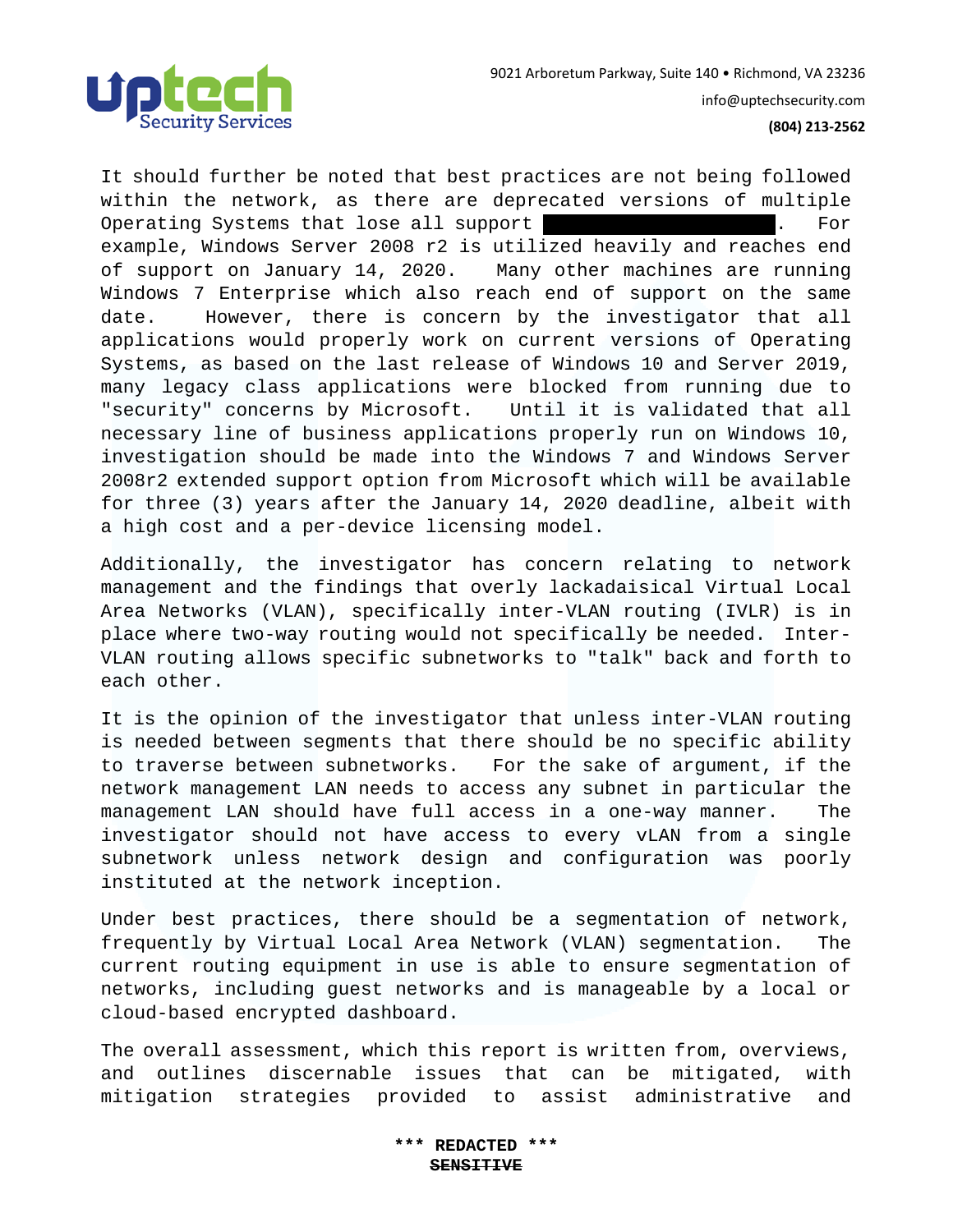

information technology staff. Specific vulnerabilities are critical in nature and should be addressed post-haste, as some vulnerabilities are overly simple to exploit and a single malicious attacker or employee could exploit the weaknesses to either access elevated permissions or crash

Management Protocol (SNMP) with the default communities, being

Many devices within the local area network utilize S

. This is an immediate failure of any test as  $\blacksquare$  not only releases specific information about the device, but also allows for denial of service or obtaining information which would otherwise be hidden from view. should either disable state if not being used, or upgrade to  $\blacksquare$ , is so so so so so so shown and secure them with strong passwords. Take note that historically the \*can\* allow changing of passwords by rewriting the and allowing attackers to take control of routing and switching equipment.

Interim fixes for servers, be they Windows, Linux, or VMWare would best be addressed by cloning existing servers to a second one, clustering the machines, and taking one machine offline for patching, then performing the same action on the second.

#### INTERNET PRESENCE FINDINGS

There were no major finding noted on the Internet presence at exception of the investigator ability to conduct cross-site scripting XSS, and the fact that the designed left a signature within the source code, to wit,

*developed by Dave Hess: https://www.linkedin.com/in/davidbrockhess/* 

No developer name should ever be in source code. Were the investigator looking for a website, even for study purposes, they would attempt to hire the developer, request a similar site, and then use the full code to exploit the existing website as most developers reuse code on multiple Web sites.

There were additional minor findings of importance, especially with third party scripts being utilized within the Internet presence, which give a mixed-mode content on secure socket layers, in other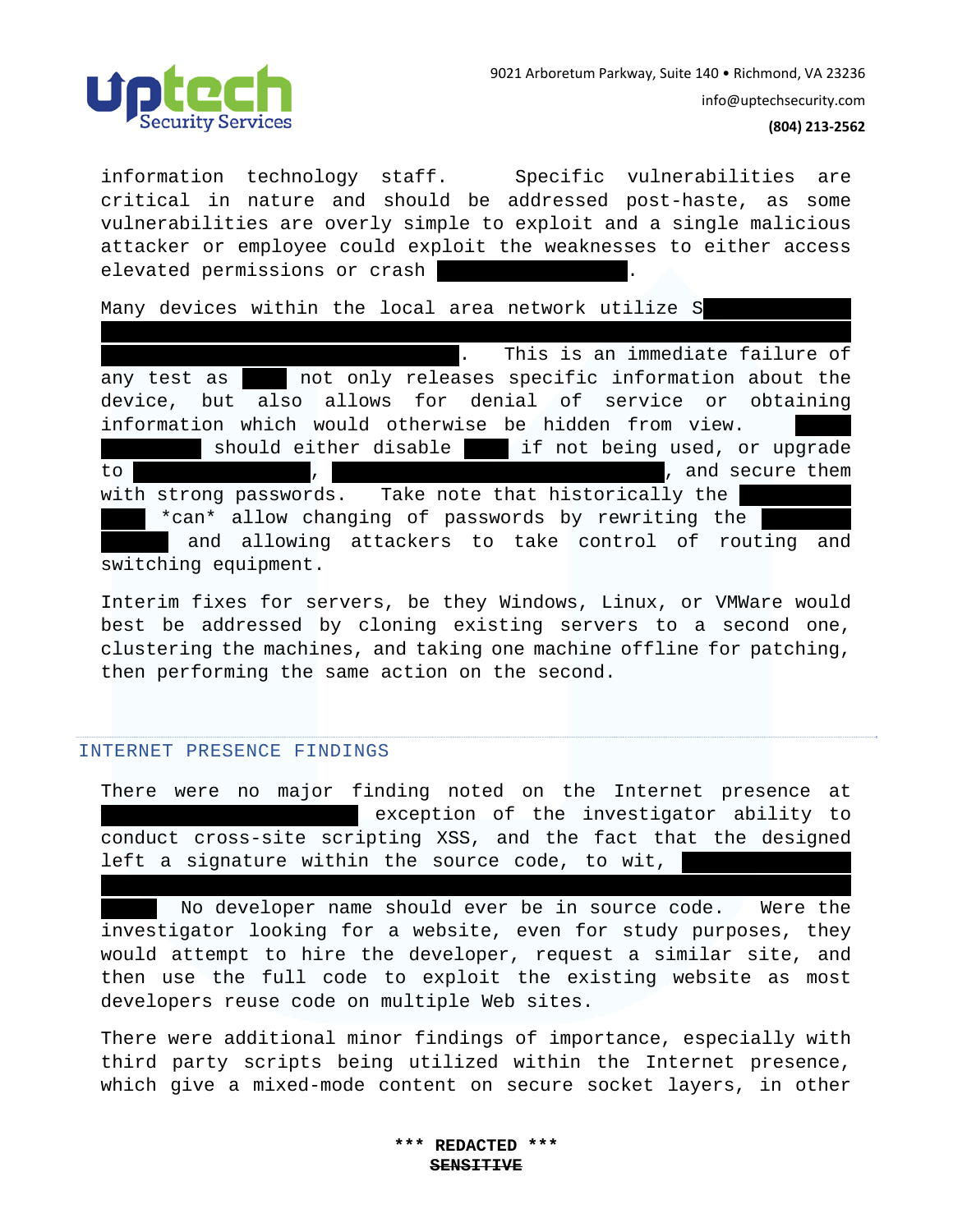

words, the security of the site is at risk due to the developer not including secure links to scripts. Specific scripts include those obtained from Efforts should be made to ensure these specific pages and associated scripts are utilizing https.

There will be no further reporting as to the Internet Presence, as there are no specific security issues other than the aforementioned concerns by the investigator. The purpose of the final report is to outline vulnerabilities, and other than the investigator concern in relations to minor coding issues, there were no discernable vulnerabilities.

## WIRELESS NETWORK FINDINGS

There were no major findings noted on the Wireless network with the exception of the guest network which not only showed an SSL error on connection, but also allowed access to the guest gateway. Testing of other wireless networks was conducted from outside the perimeter of the Sabra physical physical presence by use of a General Dynamics GD8200 with a 30dBi Yagi directional antenna. Though networks were found, based on the criticality of devices within the sabra network, deauthorization attacks were not utilized. In lieu of deauthorization attacks, the investigator ran multiple password attack tools based on a sixteen-gigabyte dictionary file with no success. Assuming no deauthorization attack to obtain the encrypted password hash, and then time to attempt to crack said hash, the private wireless network is considered as inherently secured.

The guest wireless network shows the gateway of 10.128.128.128 which provides more information about the network than should be rendered by a guest network. There should be rules in place to mask addresses, segment traffic, and prevent "talking back" to any device that is on the same, or different networks. Basic consumer-class

can prevent traversal, and in the opinion of the investigator there is no reason that prosumer and corporate class devices cannot have a gateway on the same subnetwork and implement firewall rules to prevent any visible connectivity to any other network segments.

Lastly, one wireless network shows as being Wireless Equivalent Protocol (WEP) which is not near best practices. The network with WEP appears to list as | | | . WEP has multiple weaknesses, and just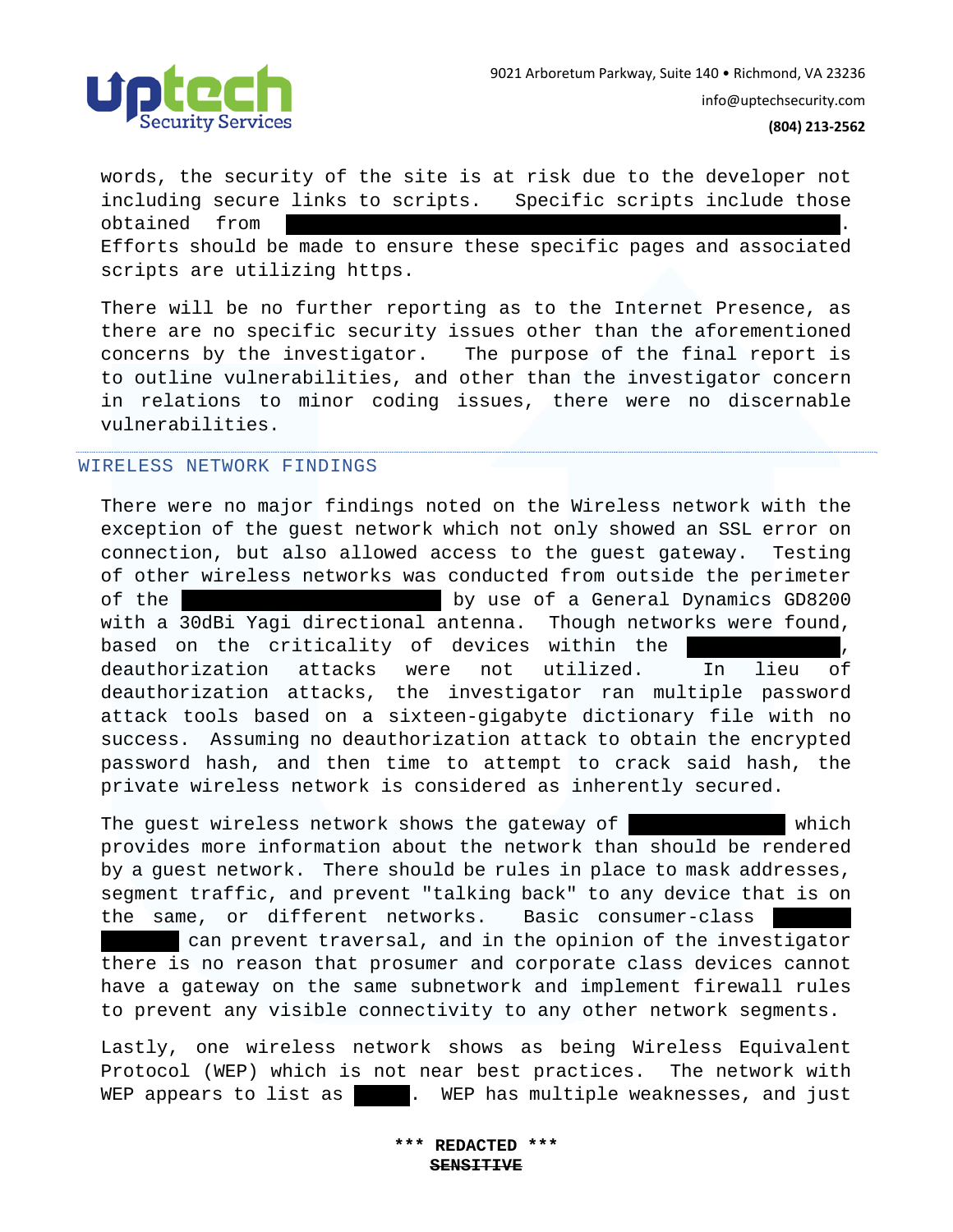

about everyone over the age of 13 years old knows about them. While WEP is better than having no password, it is not much better. There are multiple automated tools, that even on the slowest device can crack WEPP within minutes (Appendix G).

#### TARGETED PHISHING FINDINGS

Initial phishing testing was performed based on addresses that could be located by the investigator using various social networking platforms and internal located resources. Unfortunately, that list was minuscule in nature, though one user did click through within the first 20 minutes of test 1. To achieve a more accurate overview of phishing and how it would affect the organization as a whole, a full list of addresses was provided to the investigator which provided some very disturbing results. Of 534 tailed with either clicking on links, entering personal information in forms, or otherwise not following best practices. While a unique breakdown by user shows a reasonable percentage of direct failure, the final breakdown of the test shows that out of

completed the respective training. Full charts and graphs are available within the section labeled as "phishing" within this document. A list of users will not be included in this document, however, upon request of sabra representative will be provided on an as-needed basis. The goal of the phishing engagement is not to ostracize or reprimand users, merely show a weakness in either training or attention by employees.

unique clicks were received, 25 users failed immediately, and 43

It is suggested that all employees receive phishing training, either by video or virtual conference. The level of users that failed the test, especially after attending training is extremely concerning. Even with exploit mitigation in place, many "zero day" attacks will bypass SPAM filtering. The investigator made themselves part of the phishing engagement, left filtering in place at "high" level, and 12 of the 15 attacks came through to the inbox.

No further reporting will be conducted as to phishing other than the graphs and charts of attack vectors and number of respective users. Replicating the same information within the reporting, which showing a vulnerability would merely be doubling the same information portrayed in this section.